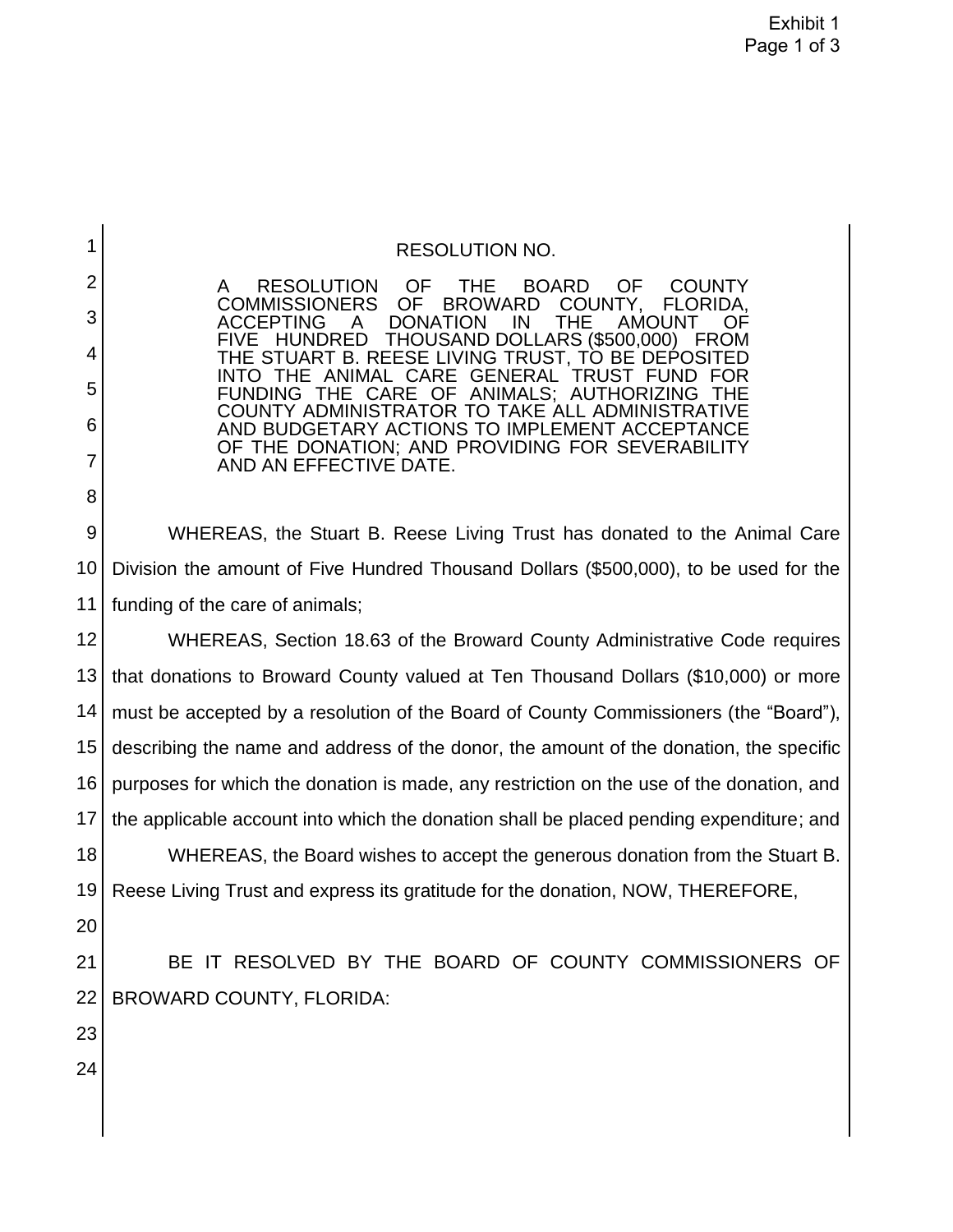1 2 3 4 5 6 Section 1. The Board hereby accepts the donation in the amount of Five Hundred Thousand Dollars (\$500,000) from the Stuart B. Reese Living Trust, 2787 East Oakland Park Boulevard, Suite 404, Fort Lauderdale, Florida 33306, and expresses its gratitude for the donation, which shall be deposited into the Animal Care General Trust Fund and used solely for the care of animals and not for administrative salaries or other administrative purposes.

7

8 9 10 Section 2. The County Administrator is hereby authorized to take all administrative and budgetary actions and execute all forms required to implement acceptance of the donation.

11

12

## Section 3. Severability.

13 14 15 16 17 18 If any portion of this Resolution is determined by any court to be invalid, the invalid portion shall be stricken, and such striking shall not affect the validity of the remainder of this Resolution. If any court determines that this Resolution, or any portion hereof, cannot be legally applied to any individual, group, entity, property, or circumstance, such determination shall not affect the applicability of this Resolution to any other individual, group, entity, property, or circumstance.

- 19 20 21
- 22
- 23
- 24